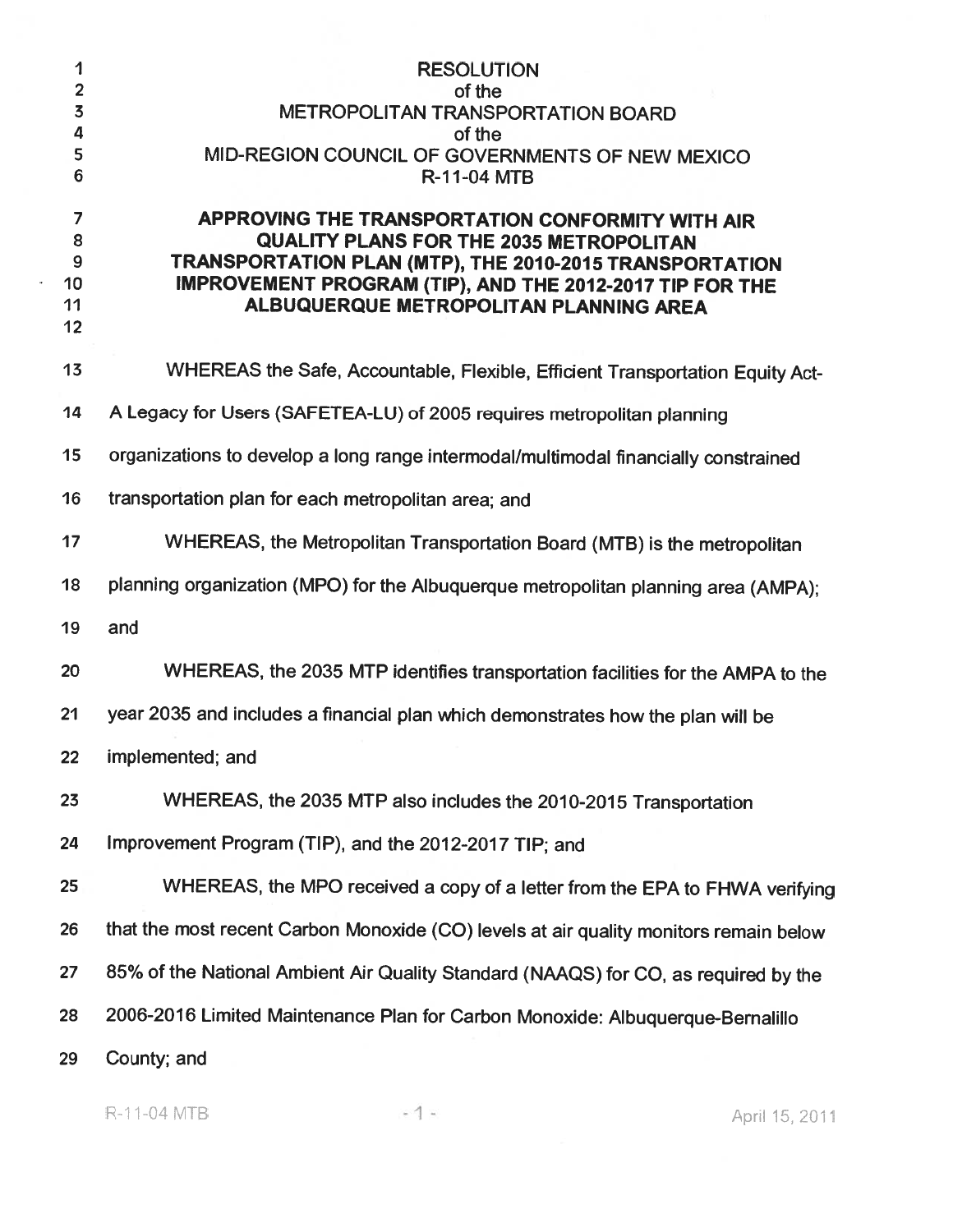| 30 | WHEREAS, the 2035 MTP was developed in accordance with federal                        |
|----|---------------------------------------------------------------------------------------|
| 31 | metropolitan transportation planning process requirements, as prescribed in Title 23, |
| 32 | Code of Federal Regulations, Part 450 (23 CFR 450) and other relevant regulations,    |
| 33 | including requirements for interagency consultation, financial constraint, and public |
| 34 | participation; and                                                                    |
| 35 | WHEREAS, the 2035 MTP conforms with Air Quality Plans, which include the              |
| 36 | Transportation Conformity State Implementation Plan (SIP) and the 2006-2016 Limited   |
| 37 | Maintenance Plan for Carbon Monoxide: Albuquerque-Bernalillo County; and              |
| 38 | WHEREAS, the MTB is responsible for local approval of the Transportation              |
| 39 | Conformity for the 2035 MTP, the 2010-2015 TIP and the 2012-2017 TIP,                 |
| 40 | NOW THEREFORE, BE IT RESOLVED BY THE Metropolitan Transportation                      |
| 41 | Board of the Mid-Region Council of Governments of New Mexico that the 2035 MTP,       |
| 42 | the 2010-2015 TIP and the 2010-2017 TIP are hereby found to conform with the State    |
| 43 | Implementation Plans for the Albuquerque/Bernalillo maintenance area.                 |
| 44 | PASSED, ADOPTED and APPROVED this 15 <sup>th</sup> day of April 2011 by the           |
| 45 | Metropolitan Transportation Board of the Mid-Region Council of Governments of New     |
| 46 | Mexico.                                                                               |
| 47 |                                                                                       |
| 48 | MagoieAlart-Stebbins, Chair                                                           |

47

48 49

50

51

**ATTEST:** 52 53

54 55

Rung V. Com

Dewey V. Cave 56 Executive Director, Mid-Region Council of Governments 57

**Metropolitan Transportation Board**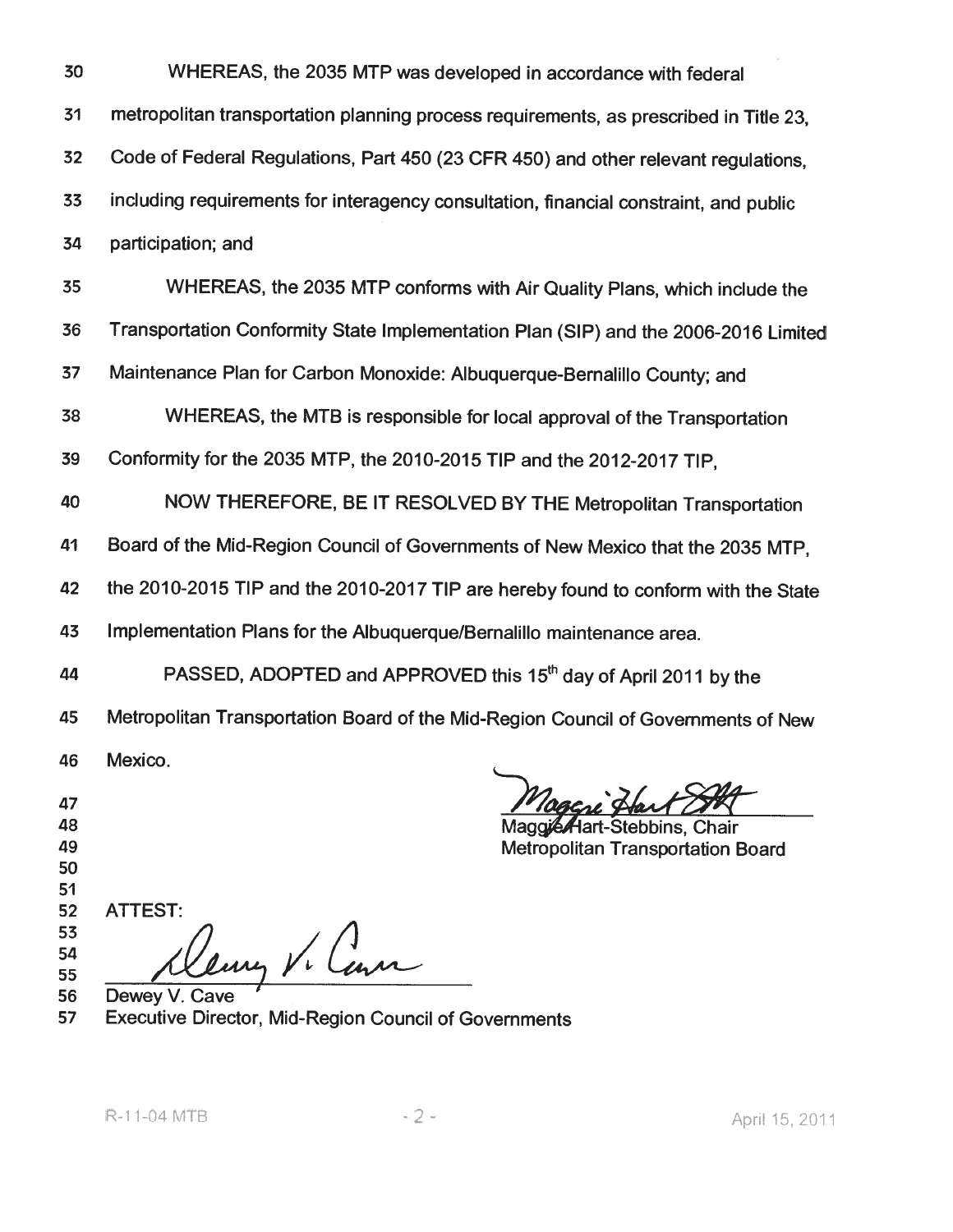

# **City of Albuquerque**

#### **Environmental Health Department Air Quality Division**





March 29, 2011

**To:** Members of the Transportation Conformity Technical Committee (TCTC)

**From:** Margaret Nieto, Air Quality Division Control Strategies Section Supervisor

**Subject:** Transportation Conformity Technical Committee Meeting Summary, Tuesday, March 24. 11, 2009, 1:30 to 3:00 MST

### **MEETING SUMMARY (final)**

A meeting of the TCTC was convened at about 1:40 p. m. MST with the following agencies and representatives participating:

- Mid-Region Council of Governments (MRCOG) Terry Doyle, Dave Pennella, Aaron Sussman, Steven Montiel, Nathan Masek
- New Mexico Department of Transportation (NMDOT) Curt Frischkorn, Claude Morelli, Ray Matthew
- City of Albuquerque Environmental Health Department, Air Quality Division (COA/EHD/AQD) – Fabian Macias, Ken Lienemann, Margaret Nieto, Neal Butt,
- City of Albuquerque Transit Department, ABQ Ride Andrew de Garmo
- Bernalillo County, Technical Planning Program Richard Meadows
- City of Rio Rancho, Dept. of Public Infrastructure- Tim Brown
- New Mexico Environment Dept., Air Quality Bureau Kerwin Singleton, Gail Cooke
- EPA, Region 6, Air Planning- Jeff Riley

#### **1. 2035 MTP – Terry Doyle, MRCOG**

**a) Interagency Consultation for conformity analysis, conformity** 

**determination.** Terry Doyle, Director of Transportation and Planning Services, MRCOG informed the group about progress with the conformity determination process for the Metropolitan Transportation Plan. What has occurred so far is as follows: the City of Albuquerque Air Quality Division sent 1-hour and 8 hour design values for CO to EPA for confirmation; EPA confirmed design values by means of a letter to US DOT/FHWA in Santa Fe, FTA Regional Office in Ft. Worth, MRCOG, and COA/AQD); MRCOG presented the draft TIP and MTP to the Air Quality Control Board; FHWA verified the air quality status by way of a letter required by the Limited Maintenance Plan for CO. Next steps are: MRCOG takes a resolution to the MTB for approval and then sends approved resolution to FHWA and FTA (April, 2011); the AQCB issues a concurrence letter to FHWA regarding the transportation conformity designation for CO as required by 20.11.3 NMAC, *Transportation Conformity*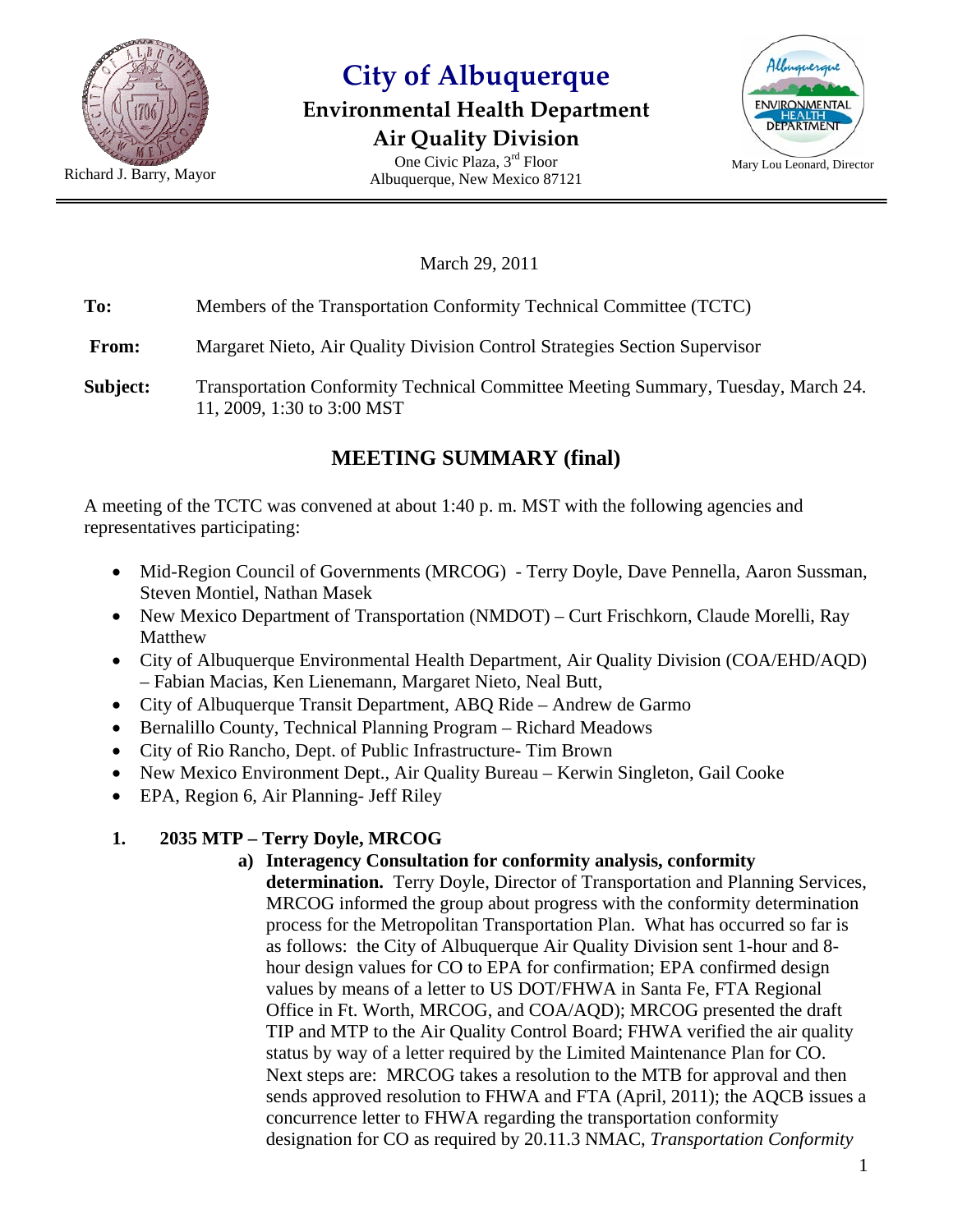(May, 2011); FTA and FHWA send conformity finding to MRCOG. This constitutes the final step in the approval of the MTP. Mr. Doyle received concurrence from the group that the interagency consultation process has been followed.

- **b) Demonstration of fiscal constraint.** Mr. Doyle stated that fiscal constraint is being demonstrated in Chapter 4 of the MTP and handed out a revision to the revenues page, explained (along with Dave Penella, MRCOG) that added language is for clarification, but does not affect any of the tables. They addressed some of the uncertainties in projections that are mentioned in the revision. Claude Morelli asked about what impacts would be for air quality conformity if some of the projects were to change. Terry Doyle responded that there would be no impact, as we are so far below the threshold for CO. Regarding fiscal constraint, there are placeholders in place that will be reduced significantly in anticipation of newer needs as they come up. Ken Lienemann, (COA/AQD) pointed out that there may be an NO2 issue in the future. Dave Pennella added that outer years can be adjusted if/when there is a need to. Terry Doyle stated that the 2035 MTP added more transit projects than new roads, so the direction of the plan is a move toward better air quality rather than worse. One large capacity project was actually removed from the plan. Members of the TCTC were in agreement that the MTP and TIP are fiscally constrained at this time recognizing that the availability of financial resources is subject to the enactment of a new transportation bill by Congress. The MTP and TIP are consistent with US DOT's metropolitan planning regulations and the Air Quality transportation conformity regulation.
- **2. Ozone update and Validation of CO data Fabian Macias, COA, EHD, AQD.** Mr. Macias stated that Albuquerque is well below the standard for CO and that EPA, in their current review, is proposing that the CO standards remain the same. He talked about collaborative efforts and research in which the Air Quality Division is involved regarding the expected new Ozone standard, and updated the group on current monitor data. Dave Pennella, MRCOG, asked if there is funding available for the work that will be required to develop a State Implementation Plan, should our area fall into non-attainment status. Mr. Macias responded that the AQD will try to include the project in the next grant application, will be working with the Western Regional Air Partnership (WRAP), and will have to see what else might develop. Terry Doyle asked NMDOT representatives if State Planning and Research (SPR) funds could be made available, since several MPO's in the state will be affected. Ray Matthew and Claude Morelli, (both NMDOT) stated that they can't say yet how much will be available, but it is possible that at least a portion of the project would be eligible. There followed a discussion about doing joint modeling with Santa Fe, which would be useful since transport is a critical component. Asked if TDM data could be used along with modeling, K. Lienemann (COA/AQD) stated that AQD would need detailed transportation data to be able to assess the NO2 monitor data, which relates to ozone formation. Dave Pennella said that MRCOG and NMDOT have all that information and would be willing to share, and that the freight study could also be helpful. It was suggested that it would be useful to have a meeting at MRCOG where they could show AQD what data they have and how it's collected.
- **3. Questions regarding NMDOT I-25/Paseo del Norte Interchange Environmental Impact Statement – Neal Butt, COA, EHD, AQD.** Neal Butt raised questions about the NMDOT I-25/Paseo del Norte Interchange EIS and the requirement for hot spot analysis in 20.11.3 NMAC, *Transportation Conformity.* In his review of the draft EIS there was an implication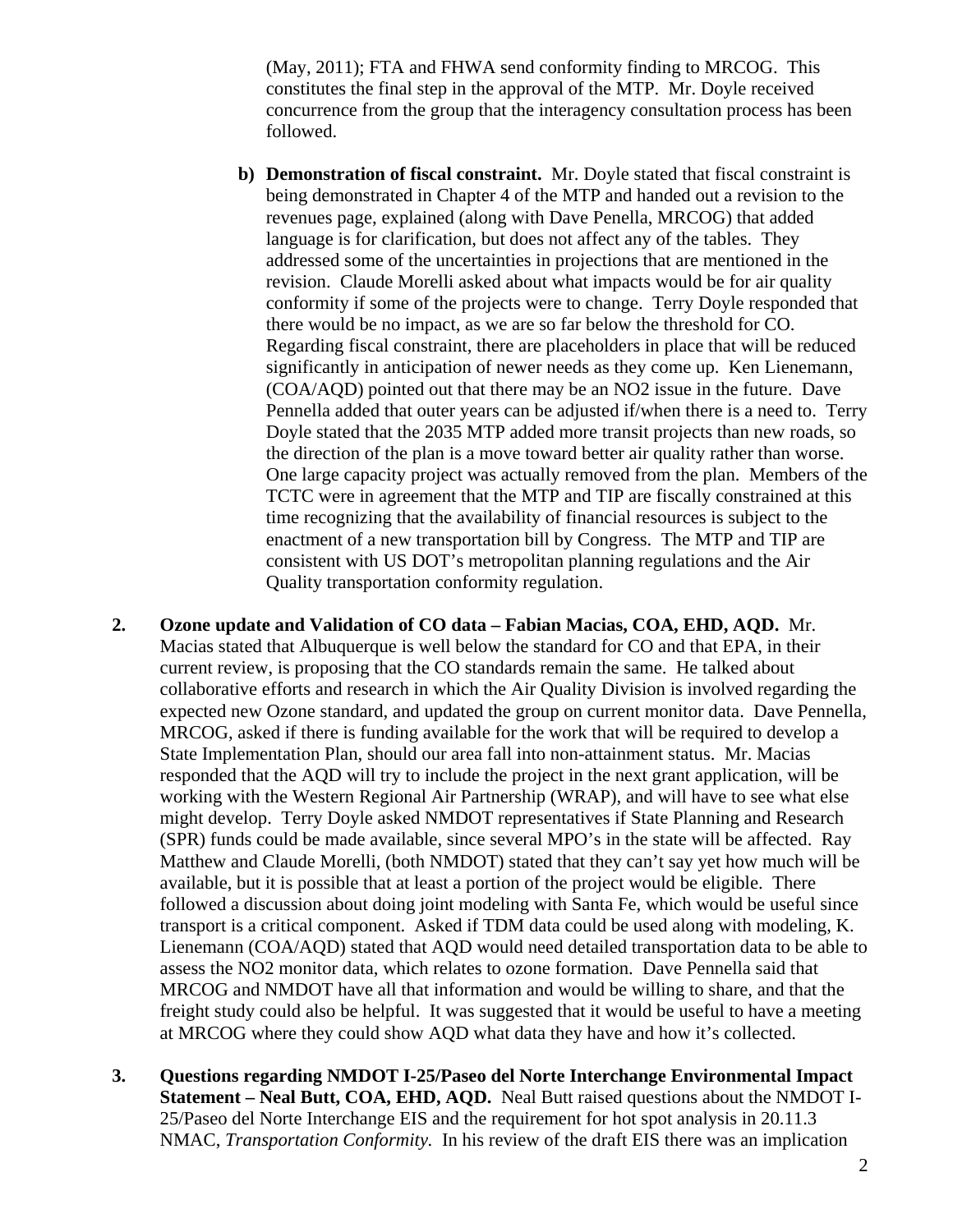that a hot spot analysis would be done and included in the final EIS, but he has been attempting to contact Paul Lindberg, NMDOT, who received our comments, and has been unsuccessful in getting a response. Ray Matthew and Claude Morelli (both NMDOT) offered to work with Pat Oliver-Wright (Planning Div. Director at NMDOT) to have her contact Mr. Lindberg. Curt Frischkorn (NMDOT) also offered to look into the matter for Neal, asked that COA/AQD comment letter be sent to him for reference.

The meeting was then adjourned.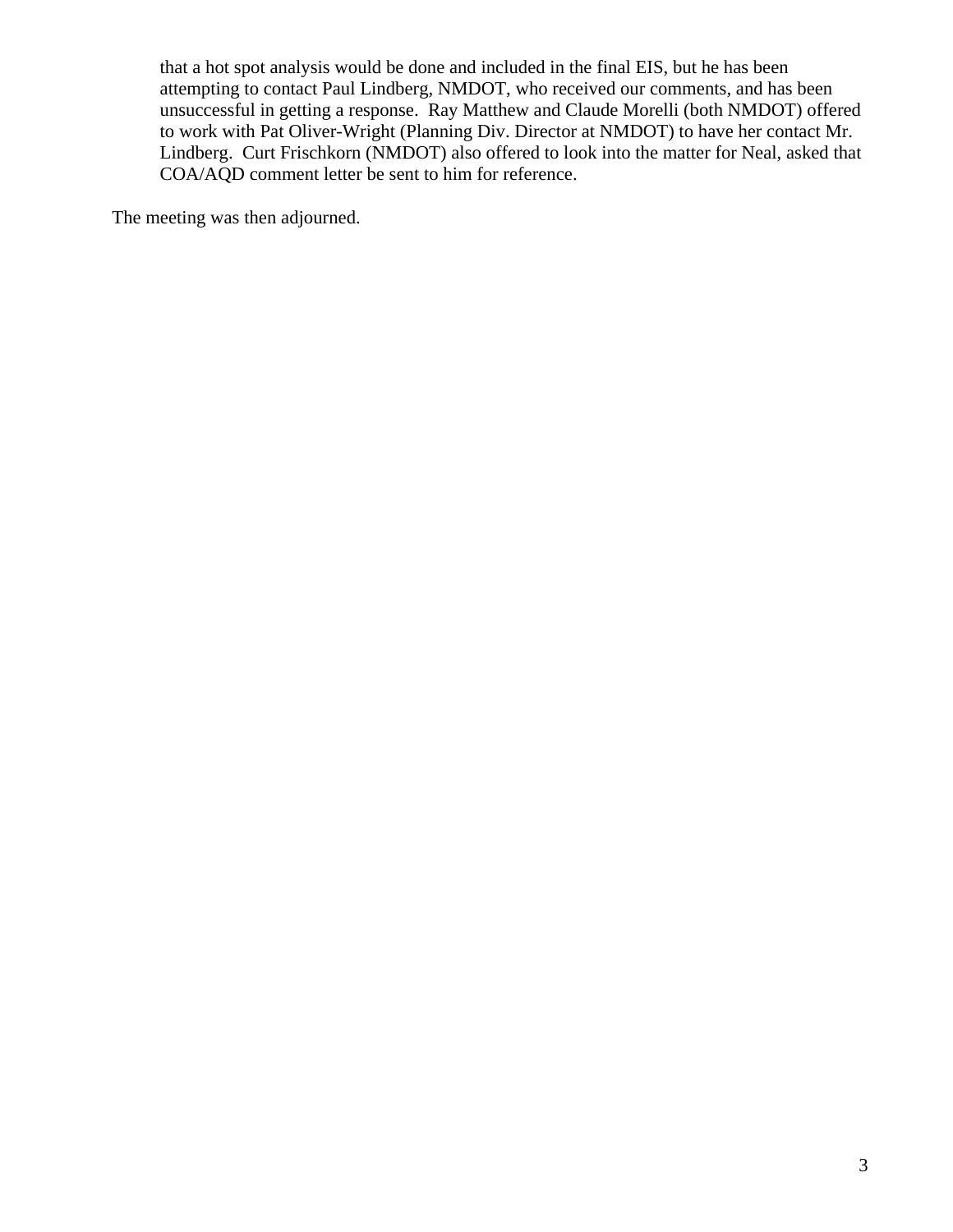

U.S. Department of Transportation

**Federal Highway Administration** 

New Mexico Division 4001 Office Court Dr., Ste. 801 Santa Fe, NM 87507

In Reply Refer To: HDA-NM ENVI<sub>1</sub>

March 10, 2011

SUBJECT: Mid-Region Council of Governments Transportation Conformity Air Quality Design Values

Ms. Margaret Nieto City of Albuquerque Environmental Health/Air Quality Division P.O. Box 1293 Albuquerque, NM 87103

Dear Ms. Nieto:

This letter is to acknowledge the Environmental Protection Agency's (EPA) review of the design values for Carbon Monoxide (CO). The review is provided for the on-going transportation conformity determination by the Mid-Region Council of Governments (MRCOG). As described in the EPA letter dated February 15, 2011, the Albuquerque/Bernalillo County area is under an EPA-approved Limited Maintenance Plan for CO. Under this plan, the design value for CO must be under the National Ambient Air Quality Standards (NAAQS) for CO in order to demonstrate conformity by MRCOG and the Federal Highway Administration.

EPA has reviewed the design values associated with the MRCOG managed Metropolitan Planning Organization area for Albuquerque/Bernalillo County. They have noted that the CO design value for the area of concern is well below NAAQS thresholds and thus meets the criterion of the conformity rule and requirements for the Limited Maintenance Plan. For this determination the values were 2.6 ppm for the 8-hour CO NAAQS and 3.6 ppm for the 1-hour CO NAAOS. These values represent 29% and 10% of the relevant standards respectively.

With this confirmation that the design values for CO are in line with the Limited Maintenance Plan, we expect MRCOG to complete the transportation conformity determination associated with the Metropolitan Transportation Plan as scheduled. If you have questions, please contact me at (505) 660-7626 or by email at greg.heitmann@dot.gov.

Sincerely yours,

Gregory L. Heitmann Environmental/Realty Specialist

For: J. Don Martinez **Division Administrator** 

Enclosure

 $cc$ : Mr. Terry Doyle, Mid-Region Council of Governments Ms. Pat Oliver-Wright, NMDOT